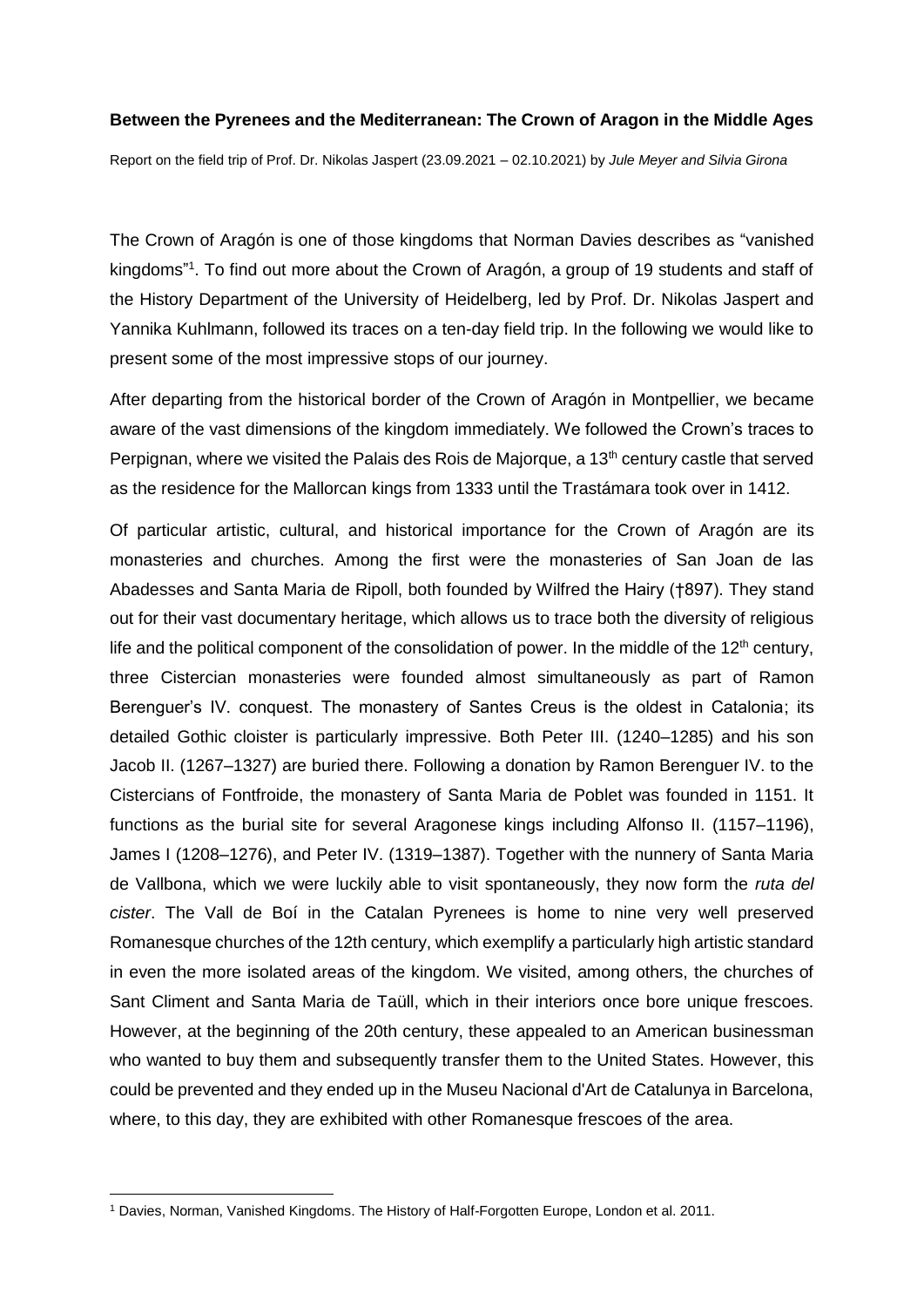Another trace of the Crown of Aragón in modern Catalonia is the Castell de Peñíscola on the peninsula of Peñíscola in the province of Castellón, which exemplifies the constant reuse of palaces and castles in the area. From the 8<sup>th</sup> century on, it became an *alcazaba* (Muslim fortress) during the Muslim conquest until the Templars demolished it in the 13th century and built a new castle. From 1409 it came under papal jurisdiction and in the following years it became the residence of the antipopes Benedict XIII. (= papa luna) and Clement VIII. Impressive architectural traces of the expansion of the Crown of Aragon are the towers of Teruel, built in the *mudéjar* style. Even though the conquest of Al-Andalus was marked by hostilities, its history was equally characterised by cultural exchange and mutual influence in language, architecture, and art. The *mudéjares*, Muslims under Christian rule, collaborated in the construction of these late medieval towers. Their style is characterised by the merging of Christian and Islamic art. In addition to phenomena of architectural incorporation, we were also able to examine those of architectural exclusion. Some examples are the great Calls of Girona and Barcelona, the second largest and largest Jewish community in the Crown, but also the mikveh of Besalú, which was used by only 20 families.

During our trip, we were able to visit some archives and trace the history of the Crown of Aragón through the surviving written records. First, we were able to get to know some of the written testimonies in the Chapter and Diocesan Archives of La Seu d'Urgell. The holdings of the Chapter Archive range from the  $9<sup>th</sup>$  to the 20<sup>th</sup> century, while those of the Diocesan Archive span the period from the 14<sup>th</sup> to the 20<sup>th</sup> century.<sup>2</sup> Benigne Marquès, head of the archives, led us through the collection and showed us some impressive archival documents, including the Beatus of Urgell with its impressive depiction of the Apocalypse.

In Barcelona, we had the unique opportunity to visit three archives. In the General Archive of the Crown of Aragón, we were able to examine, among other things, an autographical letter of the court jester Mossèn Borra (†1446) sent from the HRE. In the Biblioteca de Catalunya we saw a request for help from the Patriarch of Jerusalem, Eraclius, from 1187. Three documents of Pope Gregory X. (1271–1276), which were badly damaged in a fire, impressively demonstrated how the traces of history are also reflected in the documents' materiality. Our visit to the chapter archives of the Catedral de la Santa Creu i Santa Eulàlia was magnificent. Via the cathedral's triforium, we reached a small archive room still equipped with the original 16<sup>th</sup> century furniture. The archive is home to a large number of documents, of which we were shown codices, charters, and some drawings that had only recently been discovered.

 $\overline{a}$ 

<sup>2</sup> Arxiu Capitular i Diocesà d'Urgell, Fons Documental, in: URL: [https://arxiubisbaturgell.wordpress.com/fonsdocumental/] (23.11.2021).